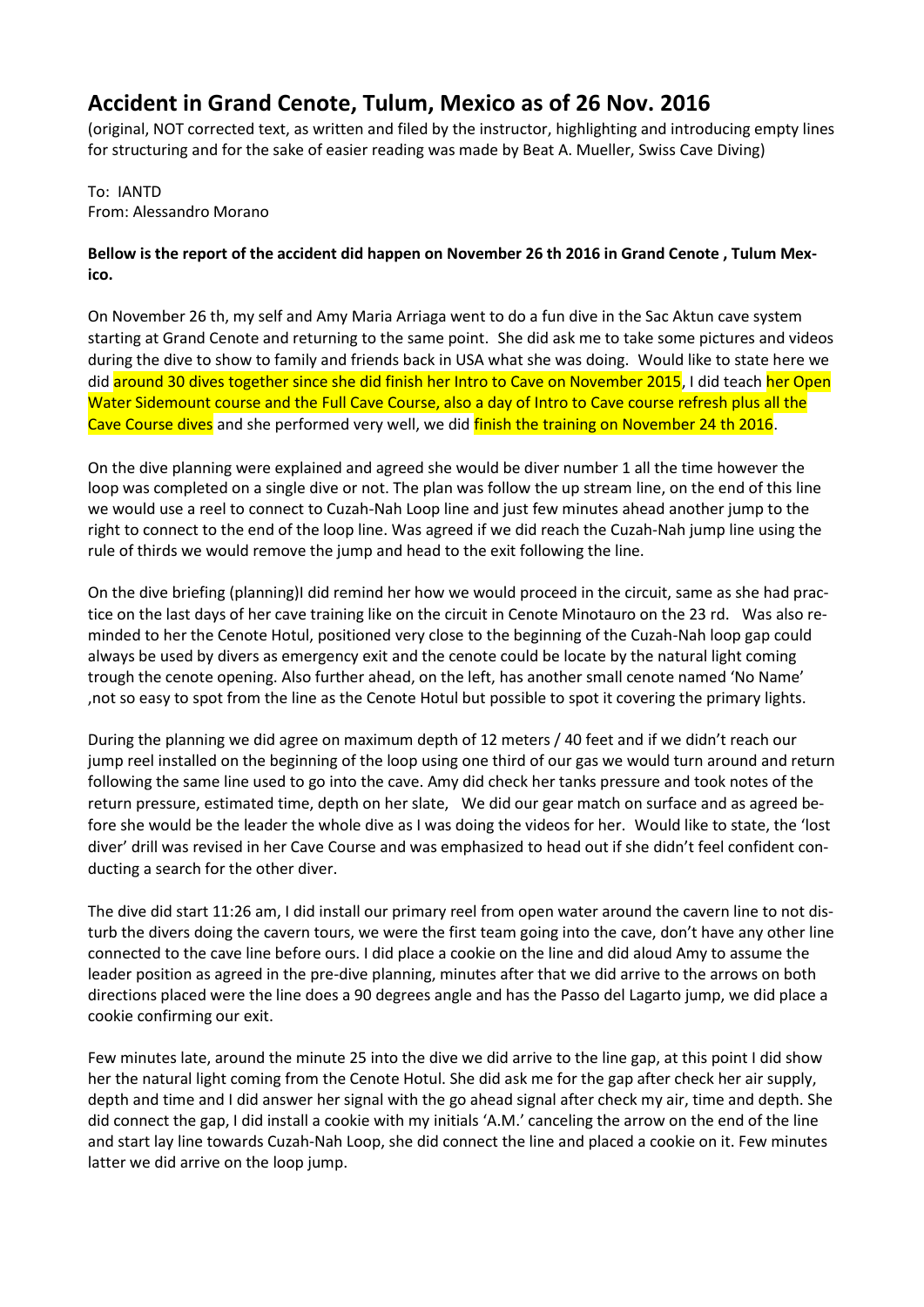She did check air pressure, time and depth and did ask me for the jump and after I do my checks I did agree. She did place a white arrow with her name before the cave arrows and did attach her jump orange line on it. She did connect her line straight to the end/start of the loop line, did install a cookie and asked me Ok getting a Ok signal back; we started to follow the line loop on the counter clockwise direction. When we did arrive to the double arrow pointing the closest way out I did ask her for her pressure to decide if we would need to mark it or would be able to complete the loop on a single dive.. She answered her pressure was 2300 psi and 2200 psi, my pressure was about the same and I told her to procced as planned in the pre dive planning.

When we did pass by Cenote No Name I did call her attention, did cover the lights to be able to see and video record the natural light coming from the cenote. We have the cave line on our left side and the No Name Cenote on the right, she was between my self and the wall but when I look around I couldn't find her or see her light, Having a 90 degrees turn in the line around a formation blocking the view I did swim around expecting to see her just around it.

As I didn't spot her I follow the line imagining she was ahead. Arriving to our jump line still no sign of Amy, in my mind she did follow the line out and left the jump to be recovered by me as planned. I did wait 2 or 3 minutes there awaiting another time lay his line and still no sign of her, did recover the markers and line as I was sure she was ahead. As we just have discussed in her training to not stay searching for to long because usually the other diver will be out side, that means, never jeopardize her own safety. On the jump have another jump reel installed with yellow line side by side with ours connected to a REM marker from other team I did remove our reel and the cookie what was my big mistake and I assume it and

take the responsibility and consequences for my act. I still regret deeply, no words can describe it but on that moment in my mind I was sure she was ahead of me. I did remove the gap reel and cookie and leave the primary reel in place as I want to check the quickest is possible if she was ok outside as was very worried at this point because I didn't catch up with her till this point

Went to the surface and didn't see her, very worried asked a blonde girl appearing to be a guide if she saw a female diver with blue helmet come out of the cave. Right away did submerge again and head back to the cave back tracking out steps the fastest as possible, my air pressure on the start was about 1600 / 1700 psi. As I saw some lights on the short cut I went on this direction to check it and realize was the other team I saw before doing the loop jump. I did ask them using his slate if they saw a girl in sidemount wearing blue helmet alone in the cave.

They did answer 'yes' 'solo' , I did wrote 'were' and they did told me to follow the short cut and take left on the cave line on direction a Hotul using hand signals.

I did swim the quickest is possible till the gap where did check around for signals of a diver and anyways went to the cenote surface, did yell her name about 3 times, not having answer submerged again and returned to the gap where I did realize my air pressure was low about 1000 / 700 psi what did force me to live the cave.

As soon I get on the cenote entrance looked for her and she wasn't there. Got out of the water and start search for someone with tanks to borrow, got my cel phone and did try contact a fellow diver Fernando as the call didn't go trough left my cell and my pick up keys with a guide and get one of his tanks, the left one with 3000 psi and the right one from one of the members of the team I did ask for Amy on the shortcut, this tank had around 2300/2400 psi at this point have around 1:47 minutes of bottom time.

Went down again alone around 14:13 and follow the same route planned with Amy, did connect the gap and jump and also install the markers, this time did jump from the permanent marker. Follow the loop on the **counter clockwise direction** as initial planned with Amy.

After the restriction, very close to Cenote No Name I found the body facing up laying in her back close to the line with one of her cookies installed in the line aside of her. She didn't have the regulator in the mouth and tanks were empty; the mask was in place, I open her mount and placed my long hose into her mouth and did try push air down. She didn't have any response to it, and have some foam coming out of her